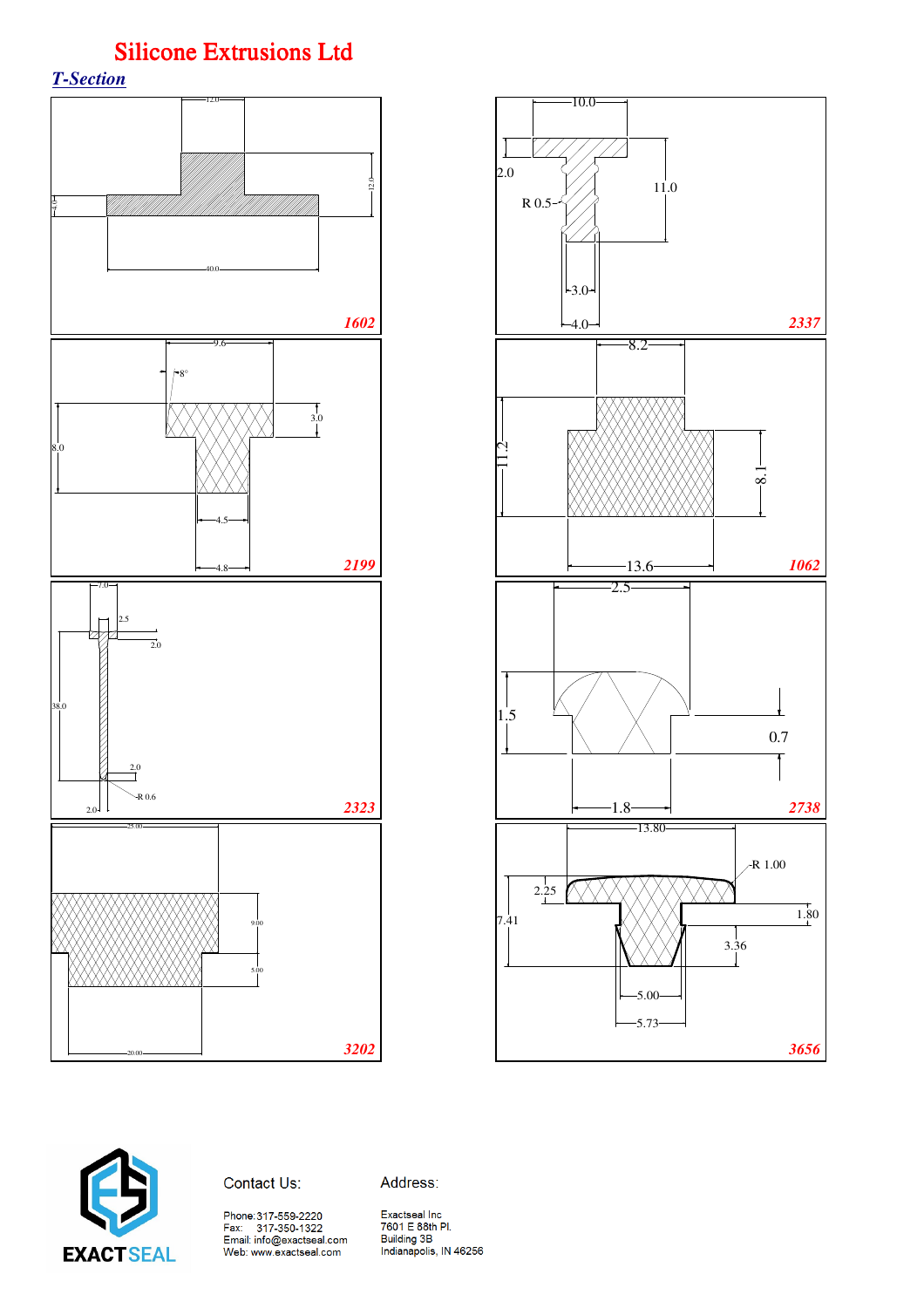





Contact Us:

Address:

Phone:317-559-2220<br>Fax: 317-350-1322<br>Email: info@exactseal.com<br>Web: www.exactseal.com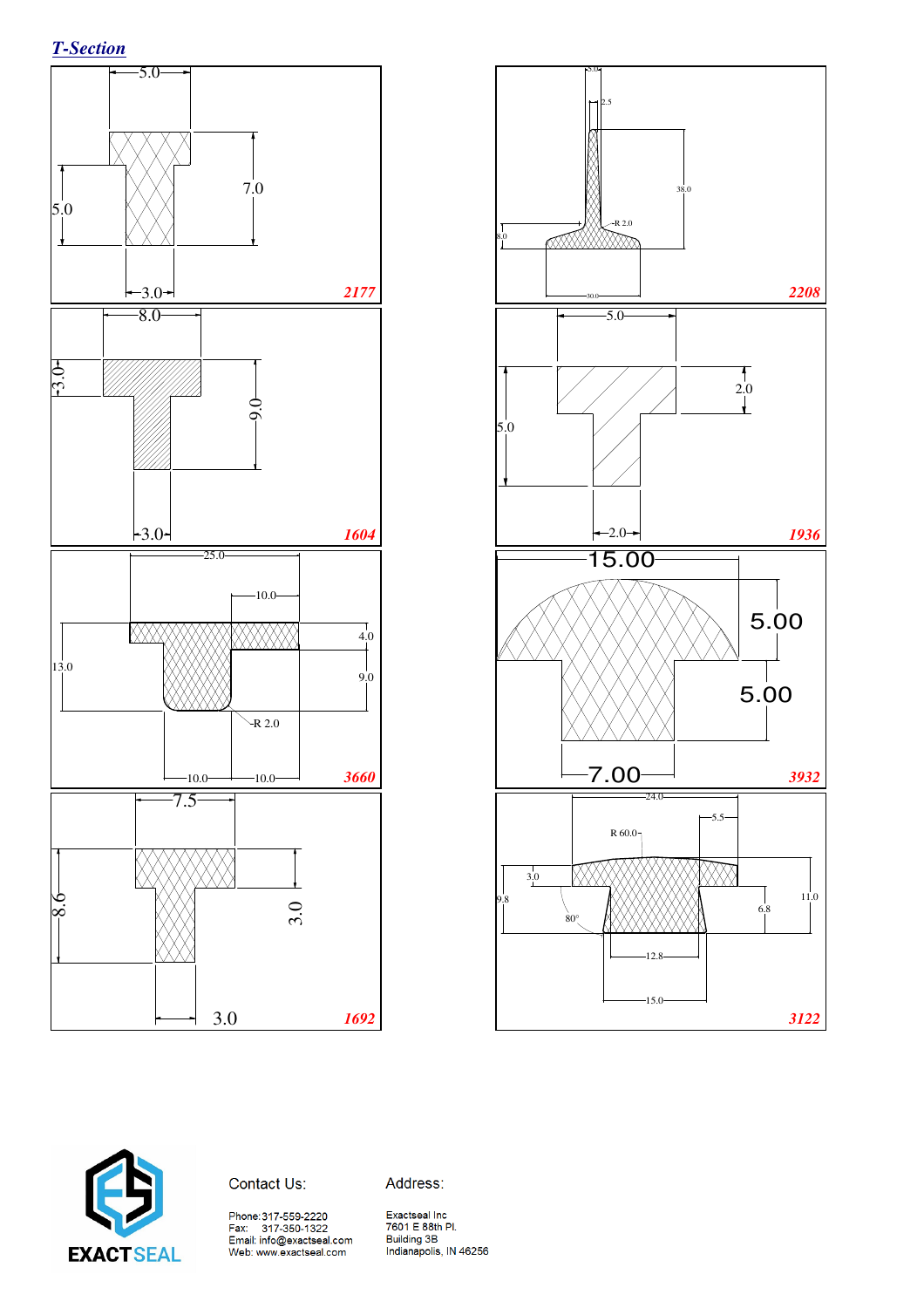





Contact Us:

Address:

Phone:317-559-2220<br>Fax: 317-350-1322<br>Email: info@exactseal.com<br>Web: www.exactseal.com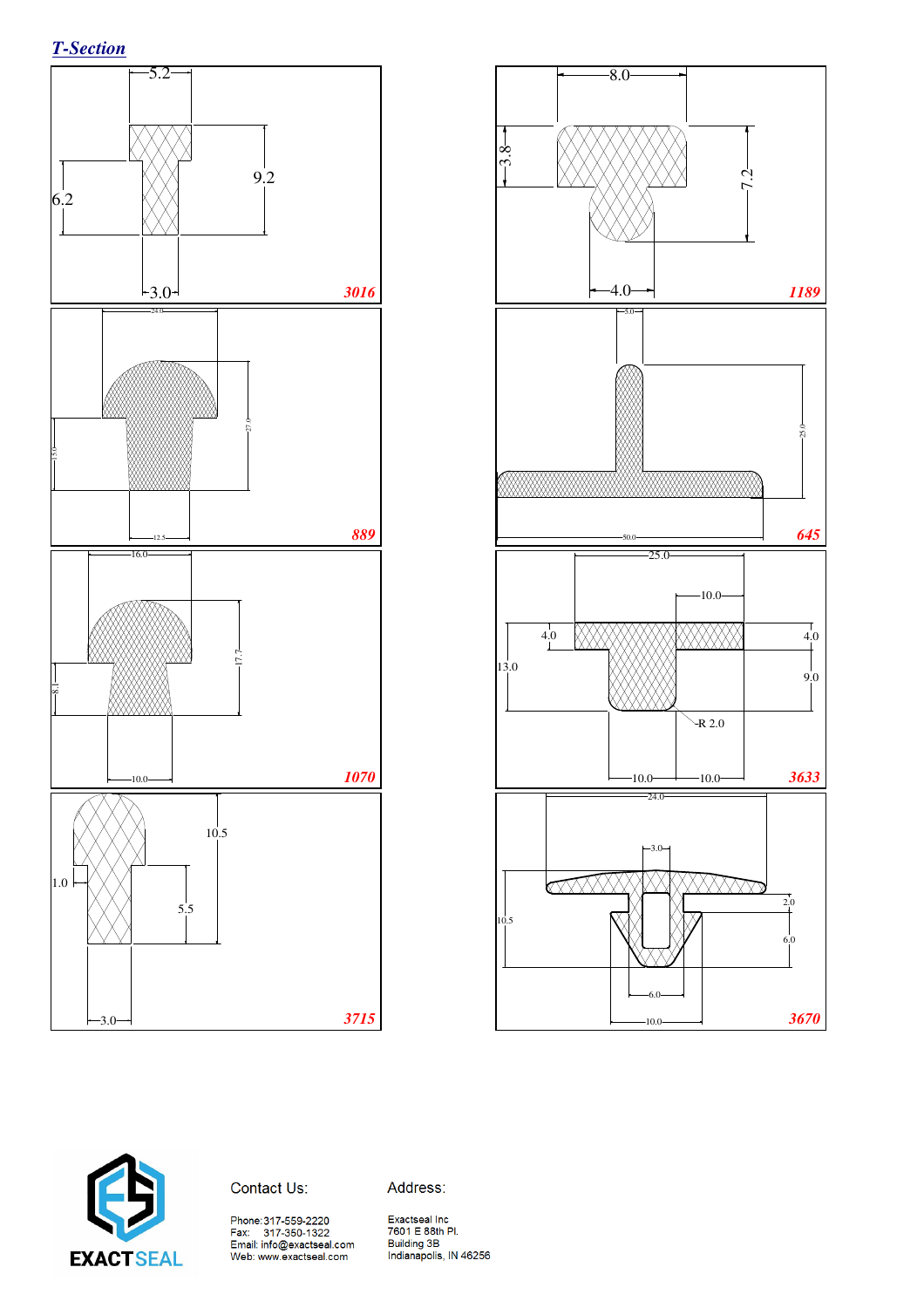





Contact Us:

Address:

Phone:317-559-2220<br>Fax: 317-350-1322<br>Email: info@exactseal.com<br>Web: www.exactseal.com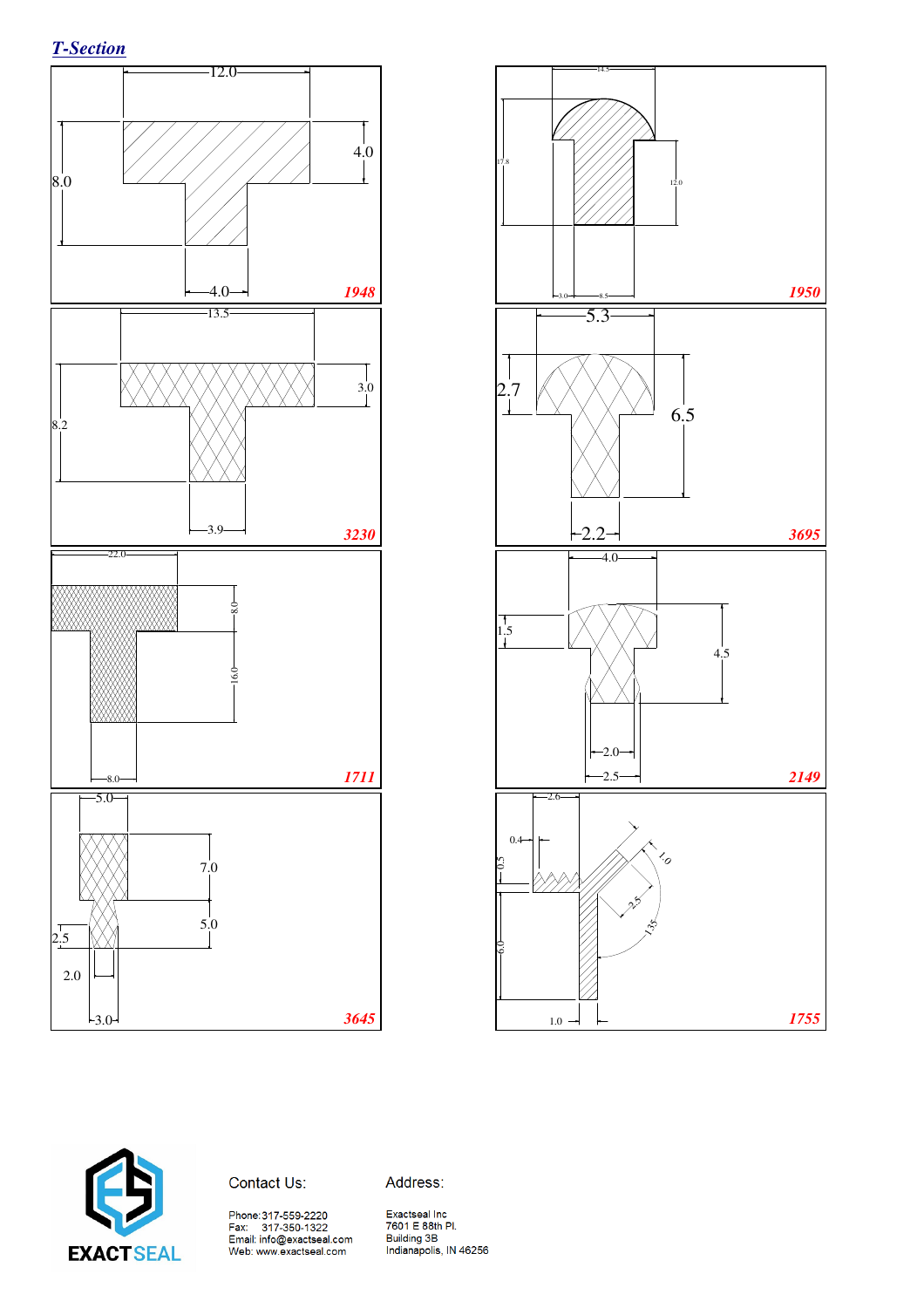





Contact Us:

Address:

Phone:317-559-2220<br>Fax: 317-350-1322<br>Email: info@exactseal.com<br>Web: www.exactseal.com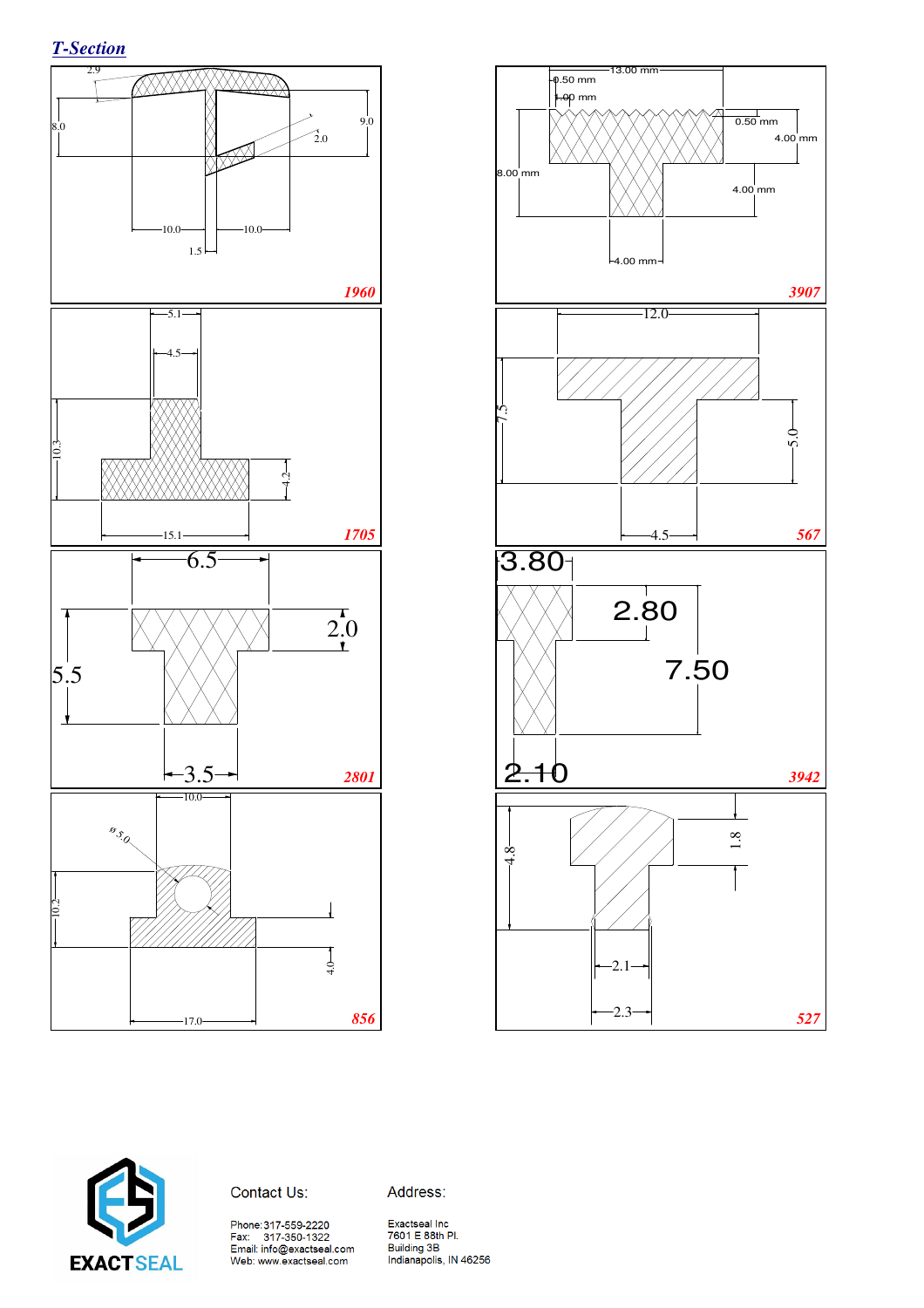







Address: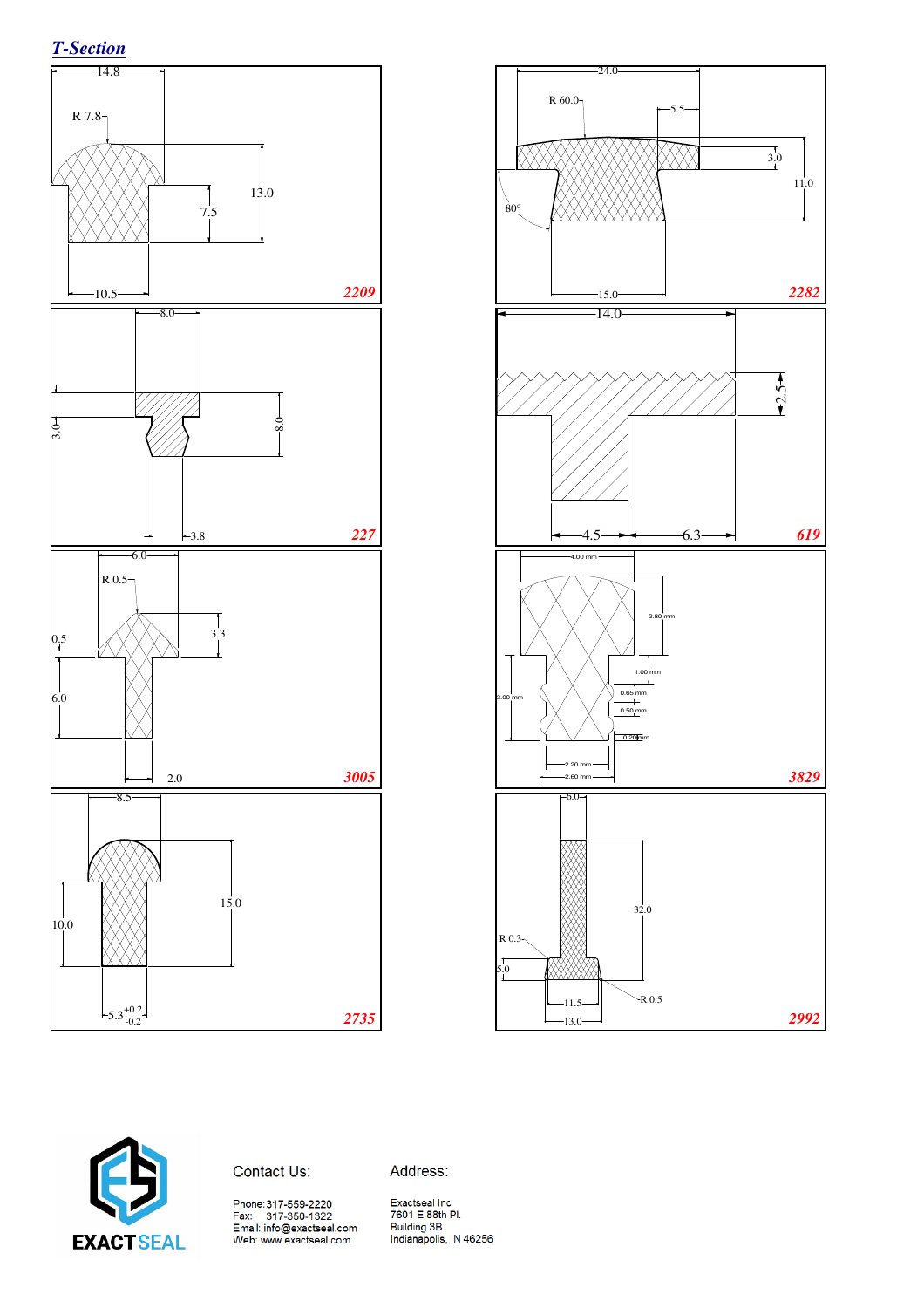







Address: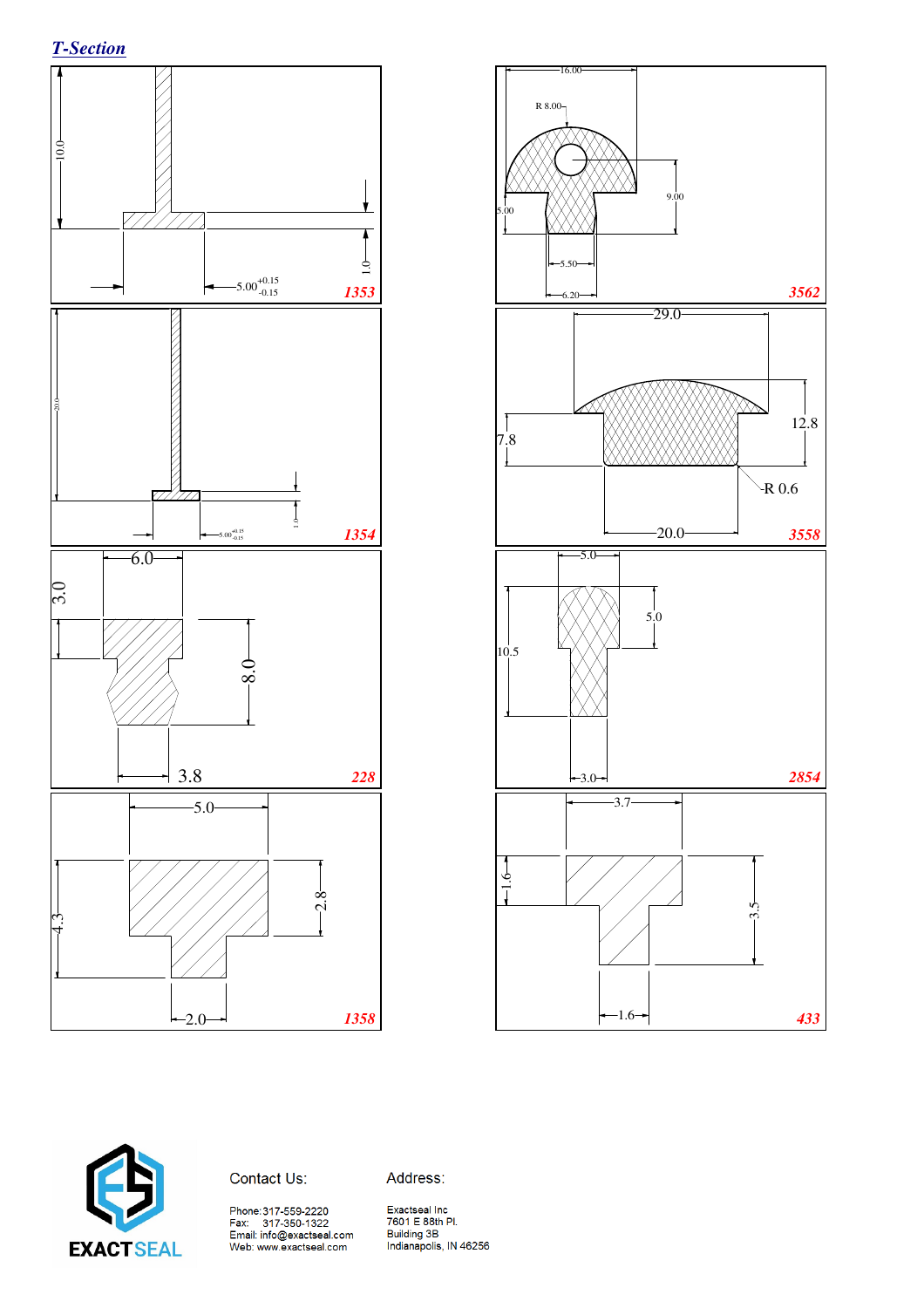





#### Contact Us:

Address:

Phone:317-559-2220<br>Fax: 317-350-1322<br>Email: info@exactseal.com<br>Web: www.exactseal.com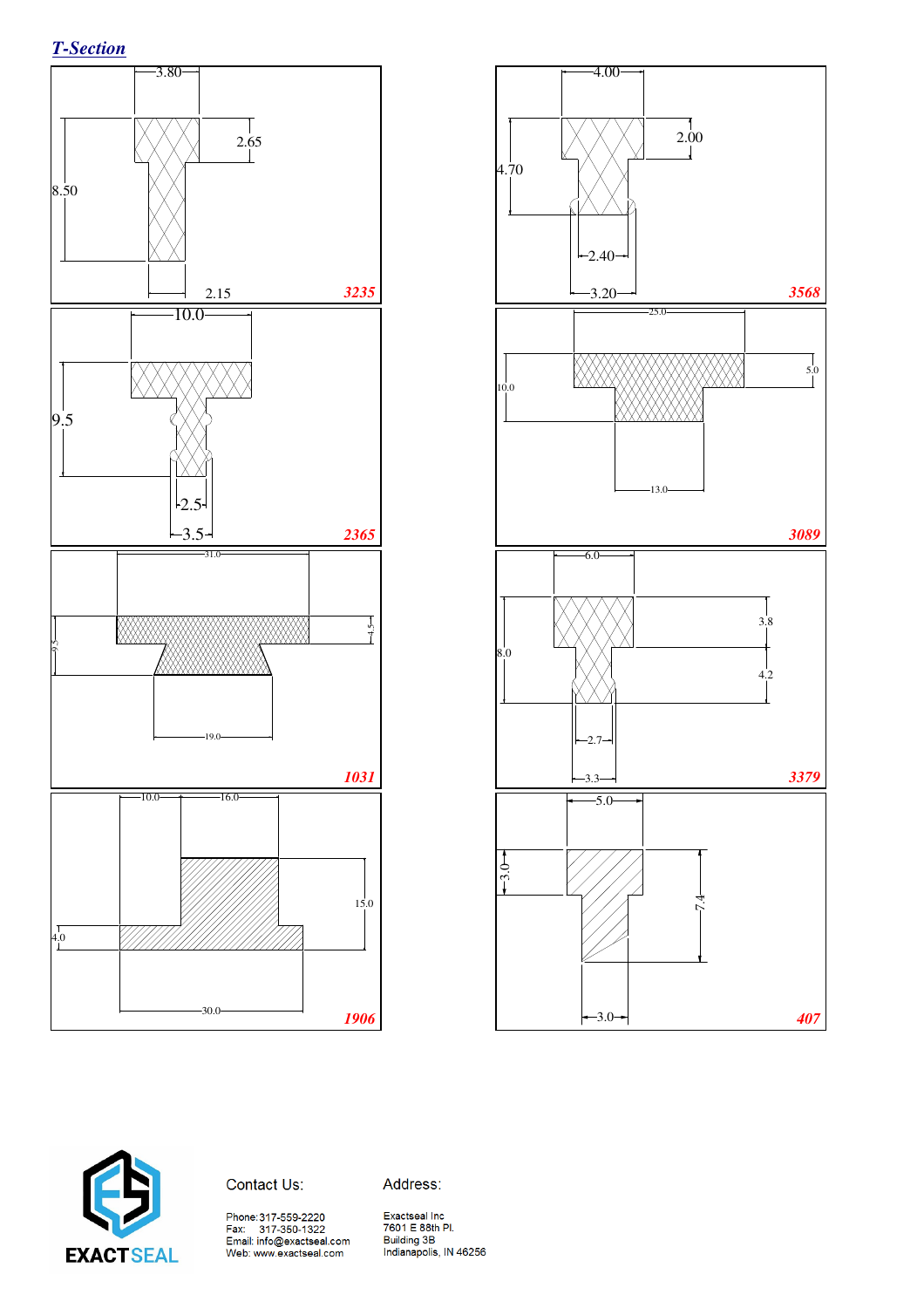





Contact Us:

Address:

Phone:317-559-2220<br>Fax: 317-350-1322<br>Email: info@exactseal.com<br>Web: www.exactseal.com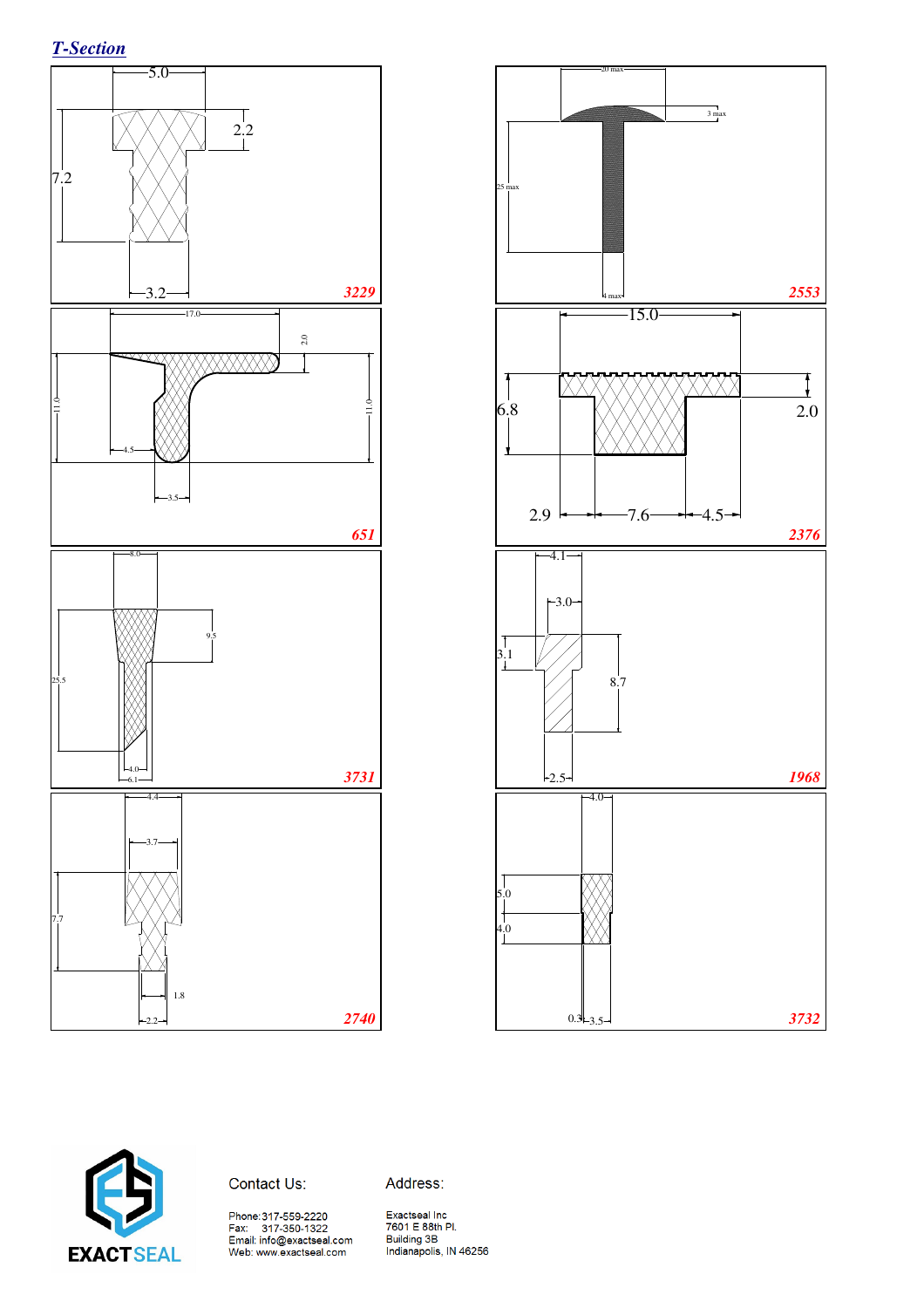





Contact Us:

Address: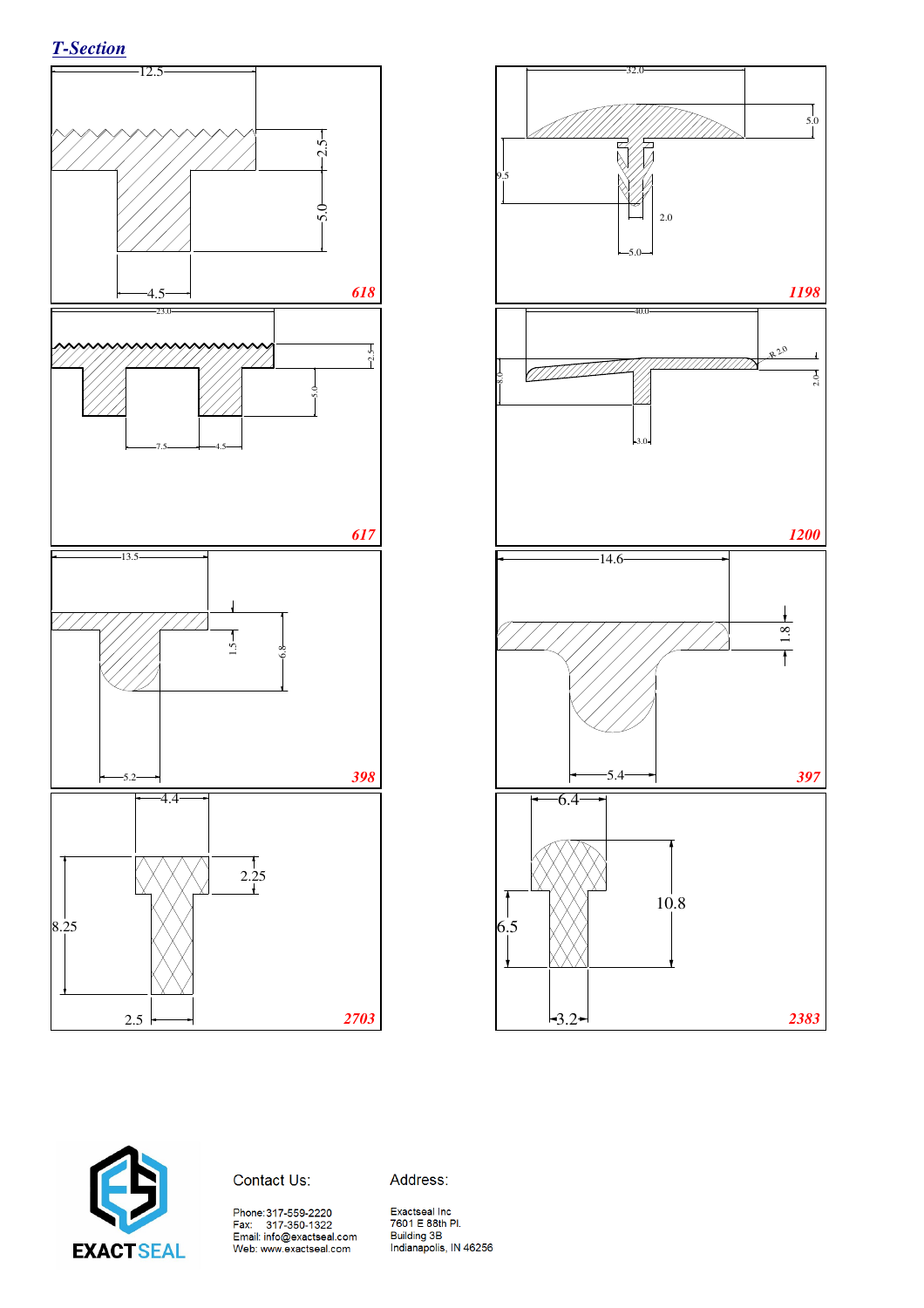





Contact Us:

Address:

Phone:317-559-2220<br>Fax: 317-350-1322<br>Email: info@exactseal.com<br>Web: www.exactseal.com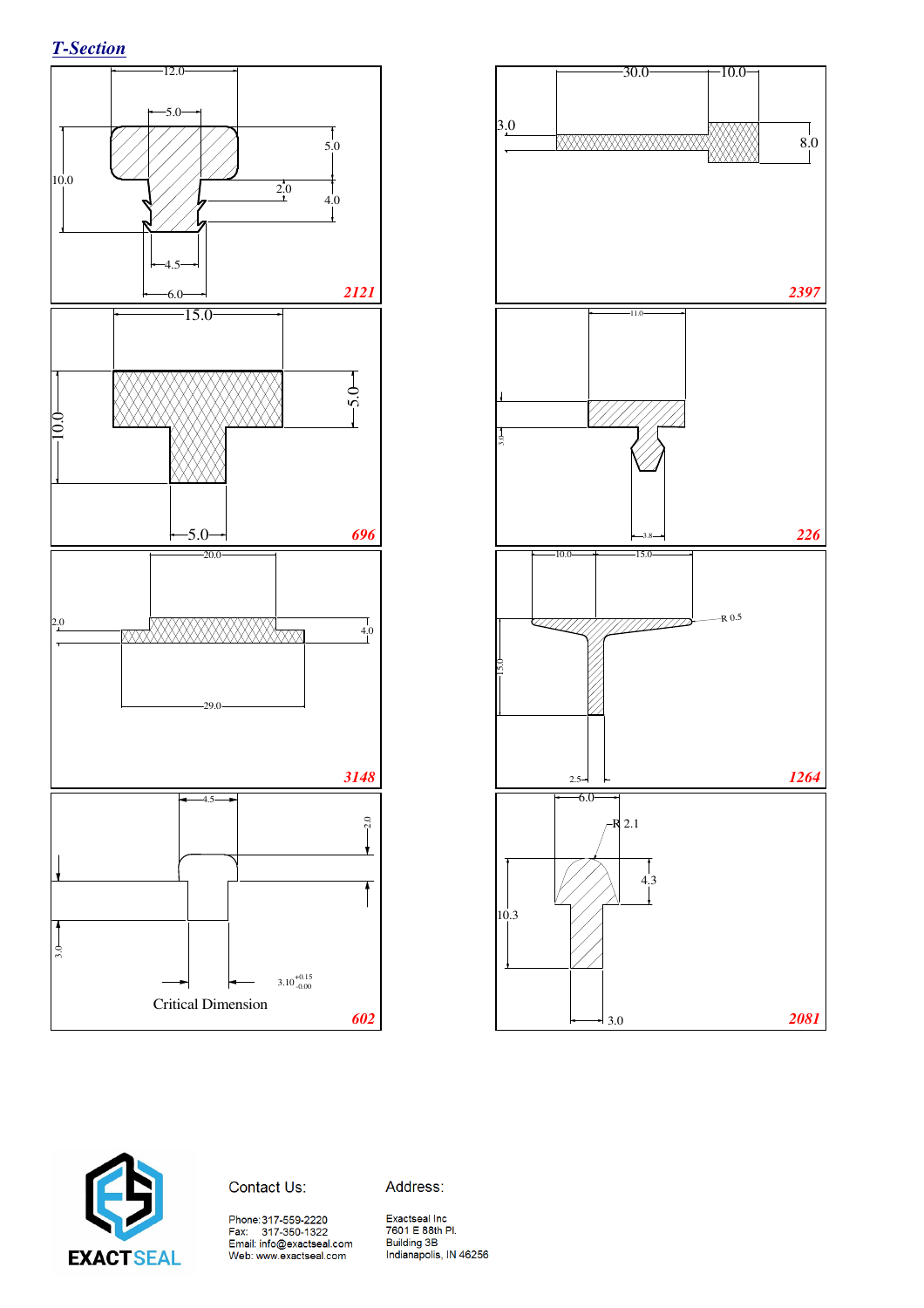





Contact Us:

Address:

Phone:317-559-2220<br>Fax: 317-350-1322<br>Email: info@exactseal.com<br>Web: www.exactseal.com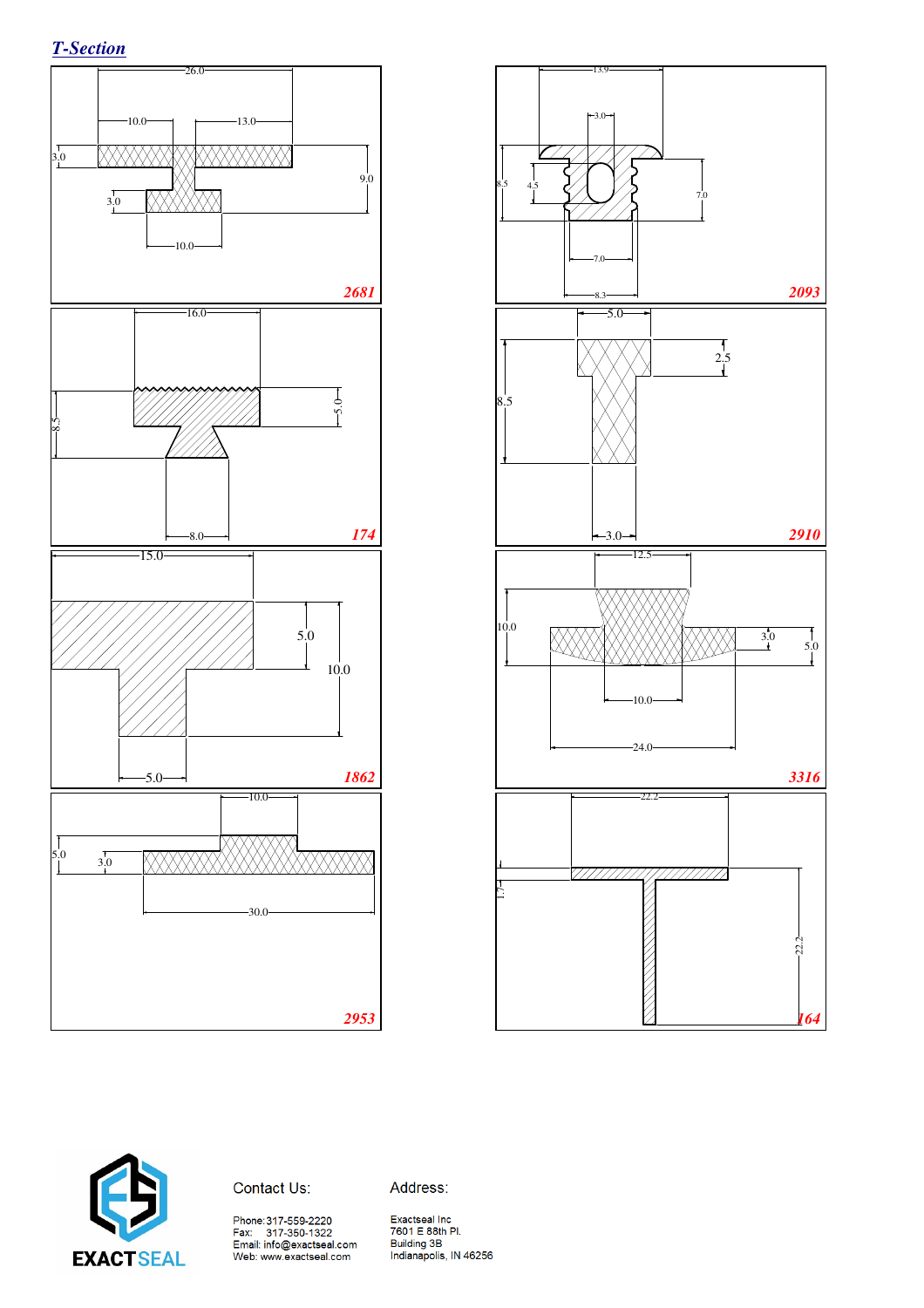*T-Section*







Address: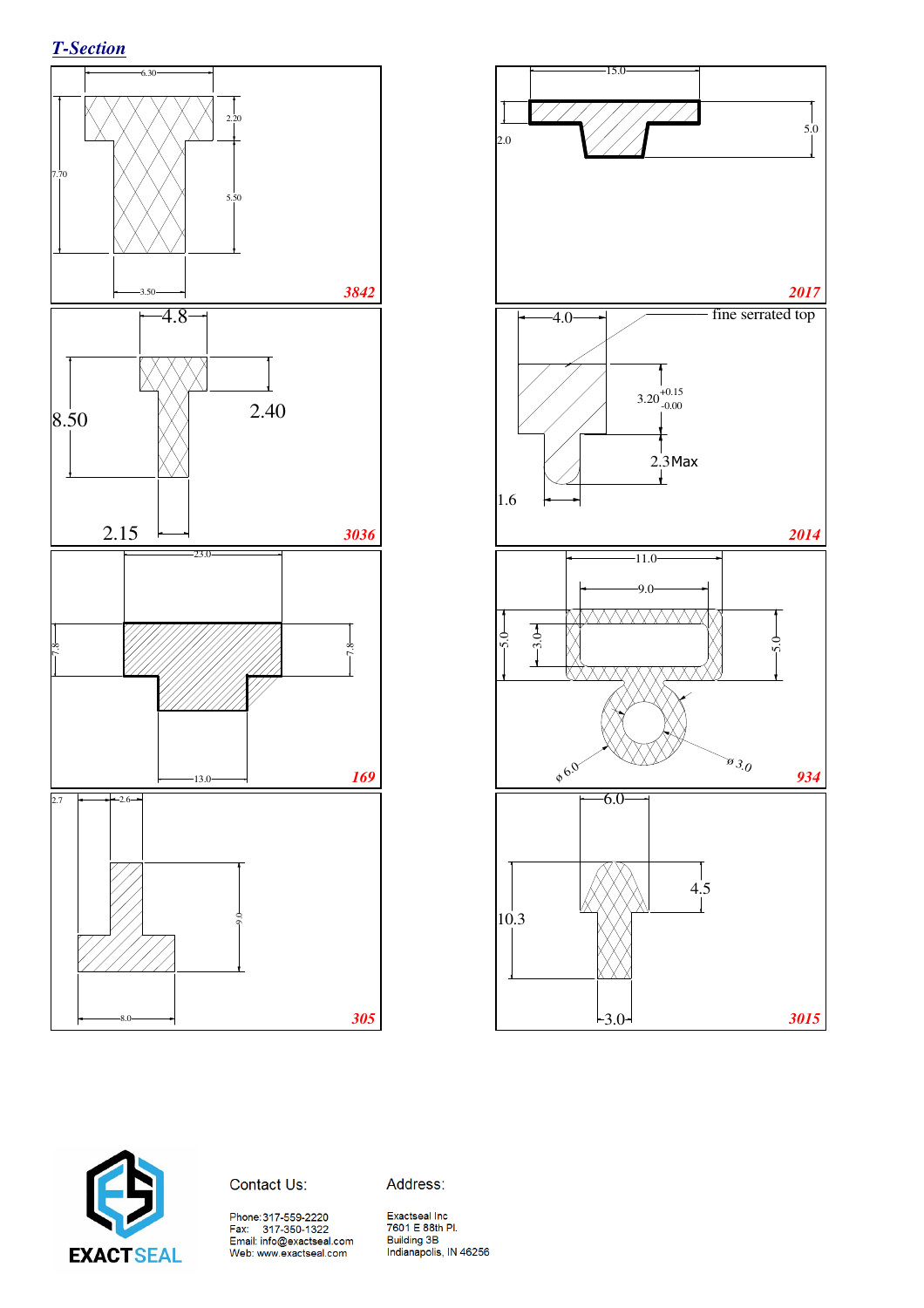





Contact Us:

Address: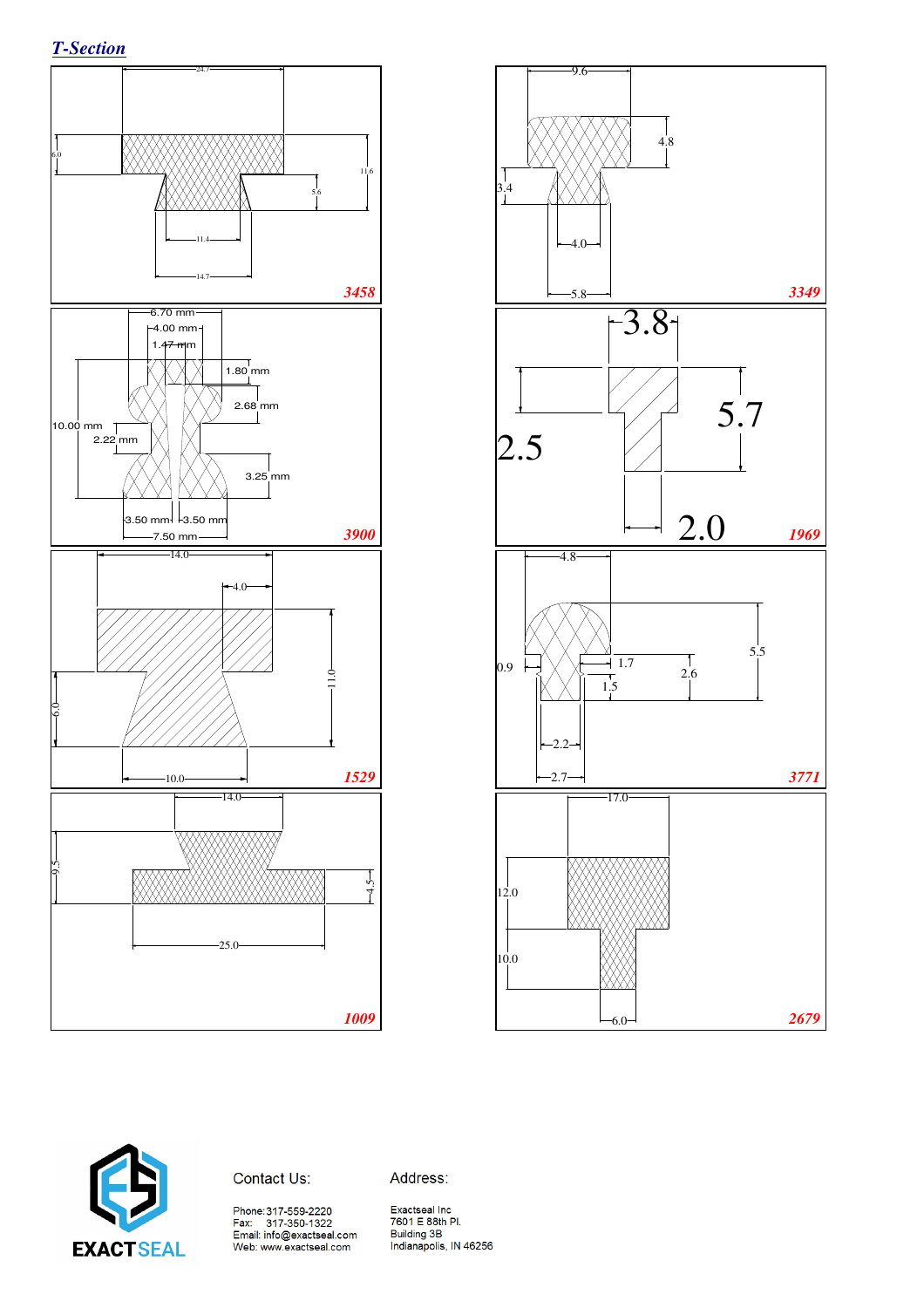





Contact Us:

Address:

Phone:317-559-2220<br>Fax: 317-350-1322<br>Email: info@exactseal.com<br>Web: www.exactseal.com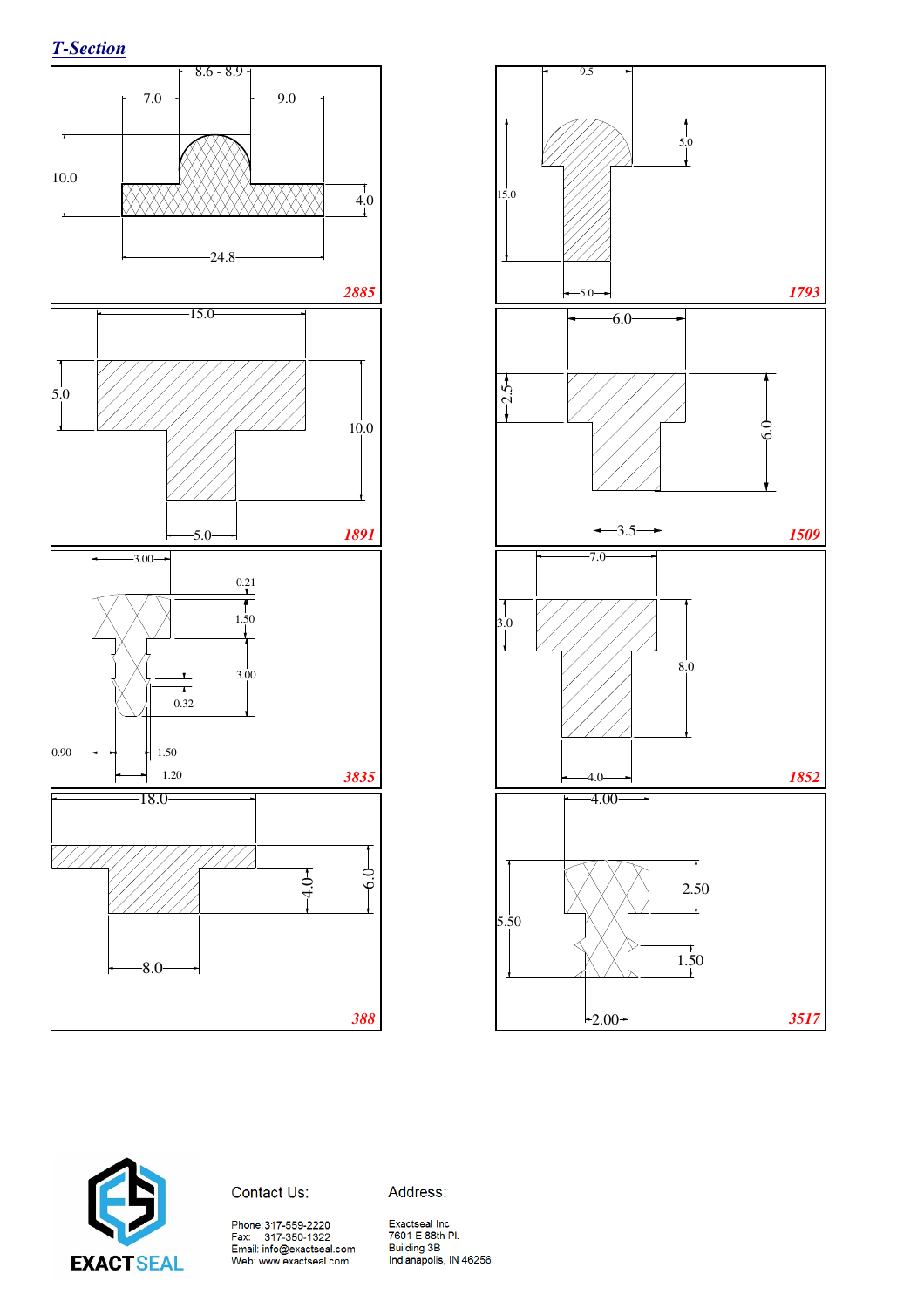





Contact Us:

Address:

Phone:317-559-2220<br>Fax: 317-350-1322<br>Email: info@exactseal.com Web: www.exactseal.com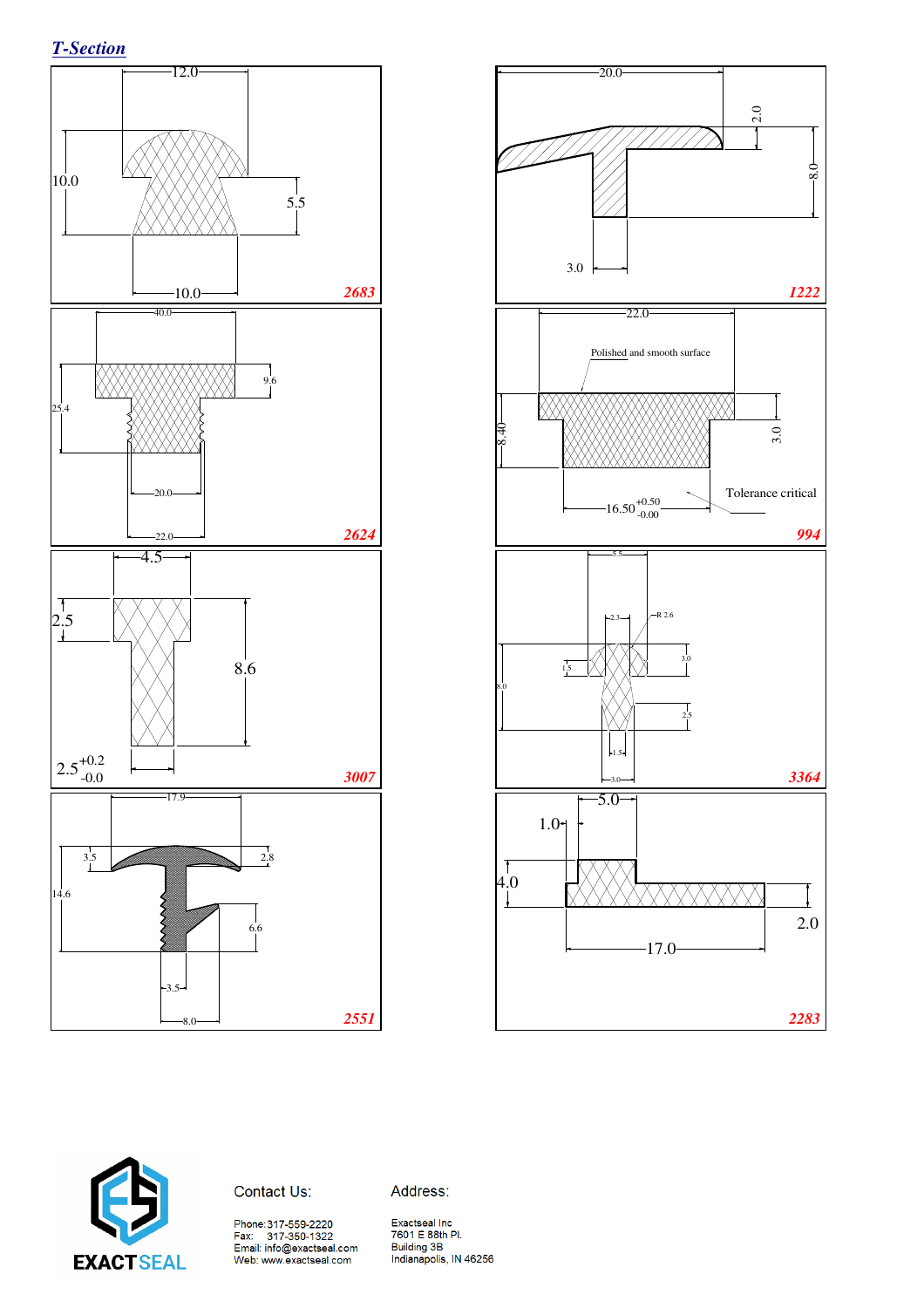





Contact Us:

Address: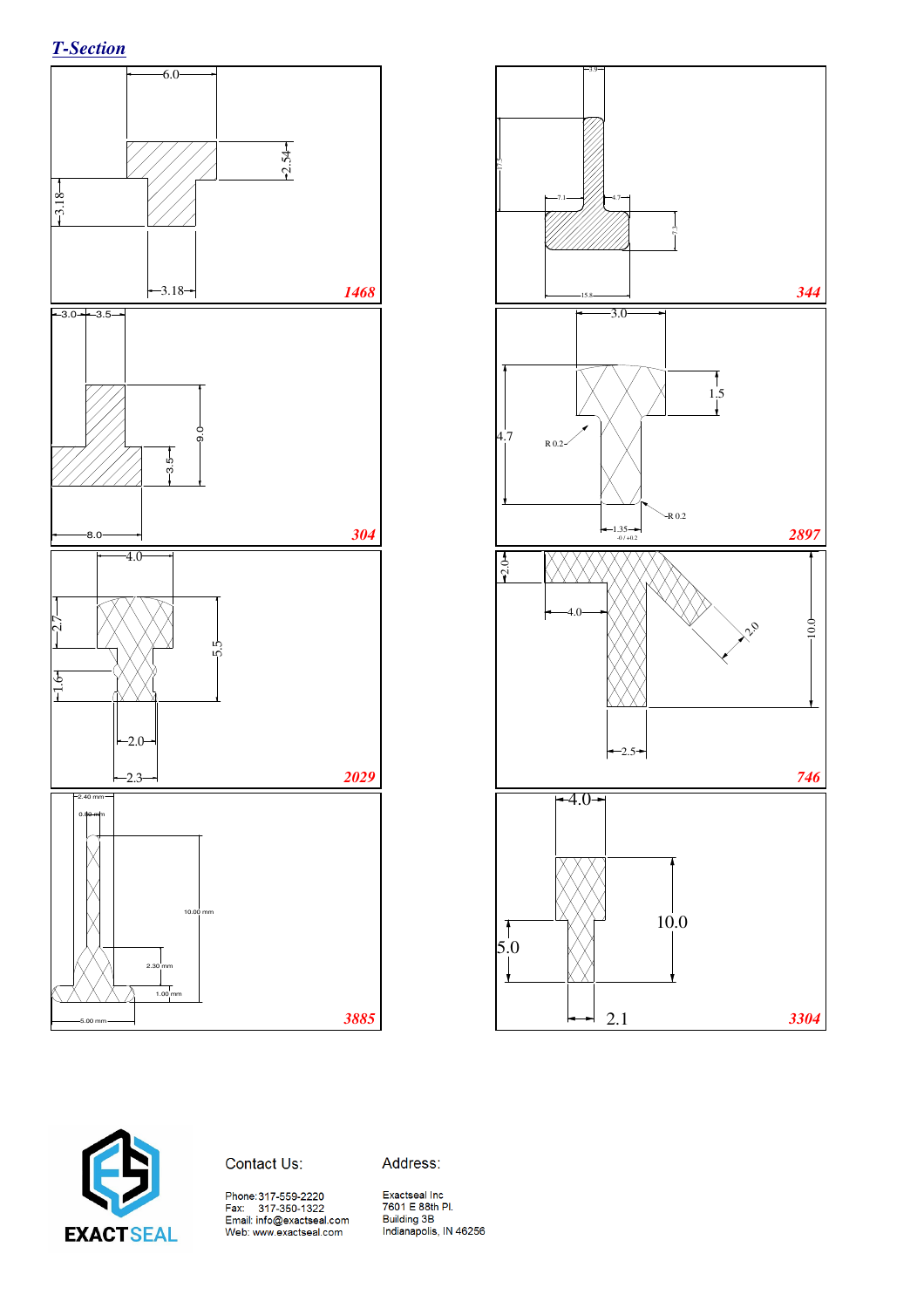





Address: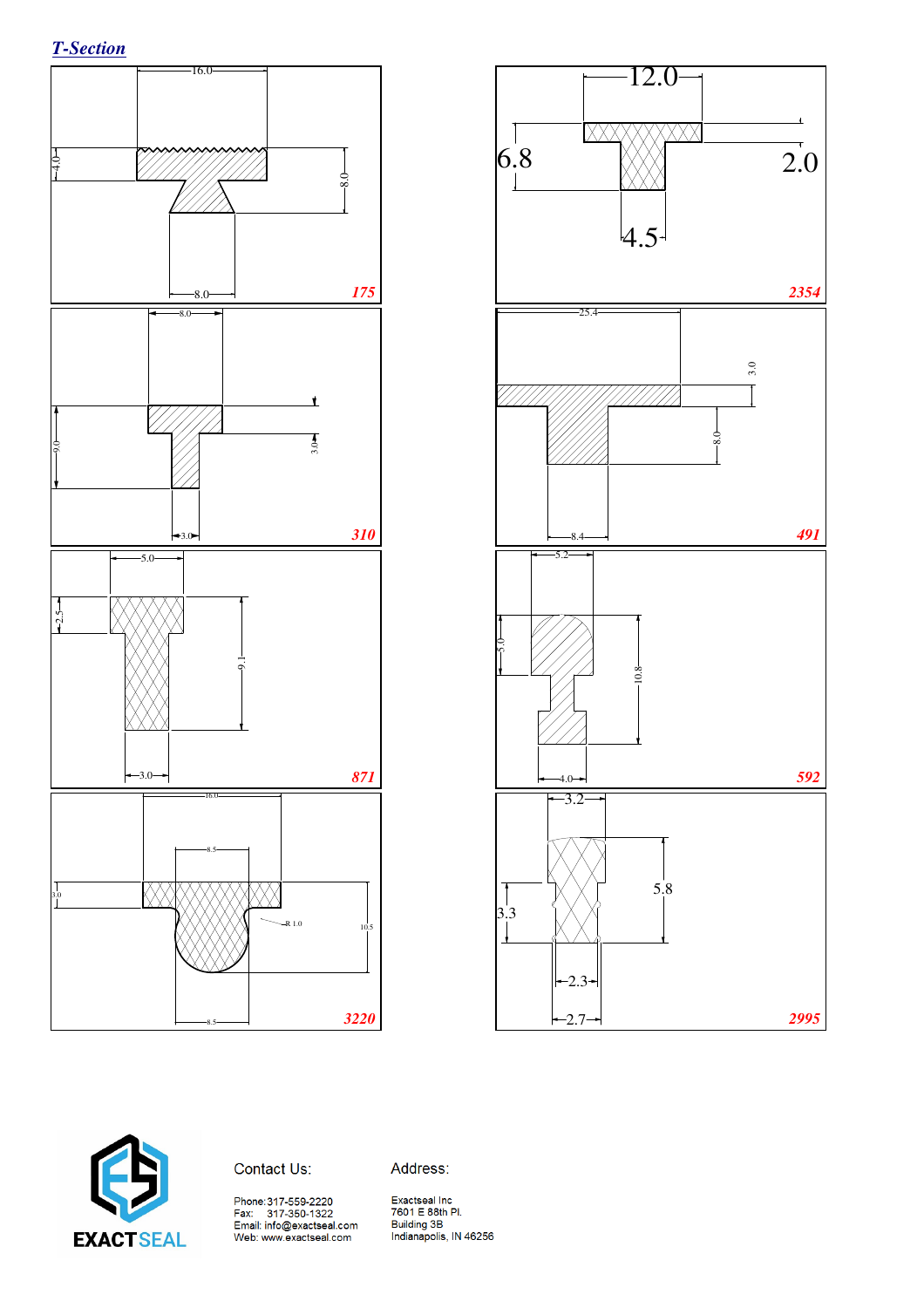*T-Section*







Address: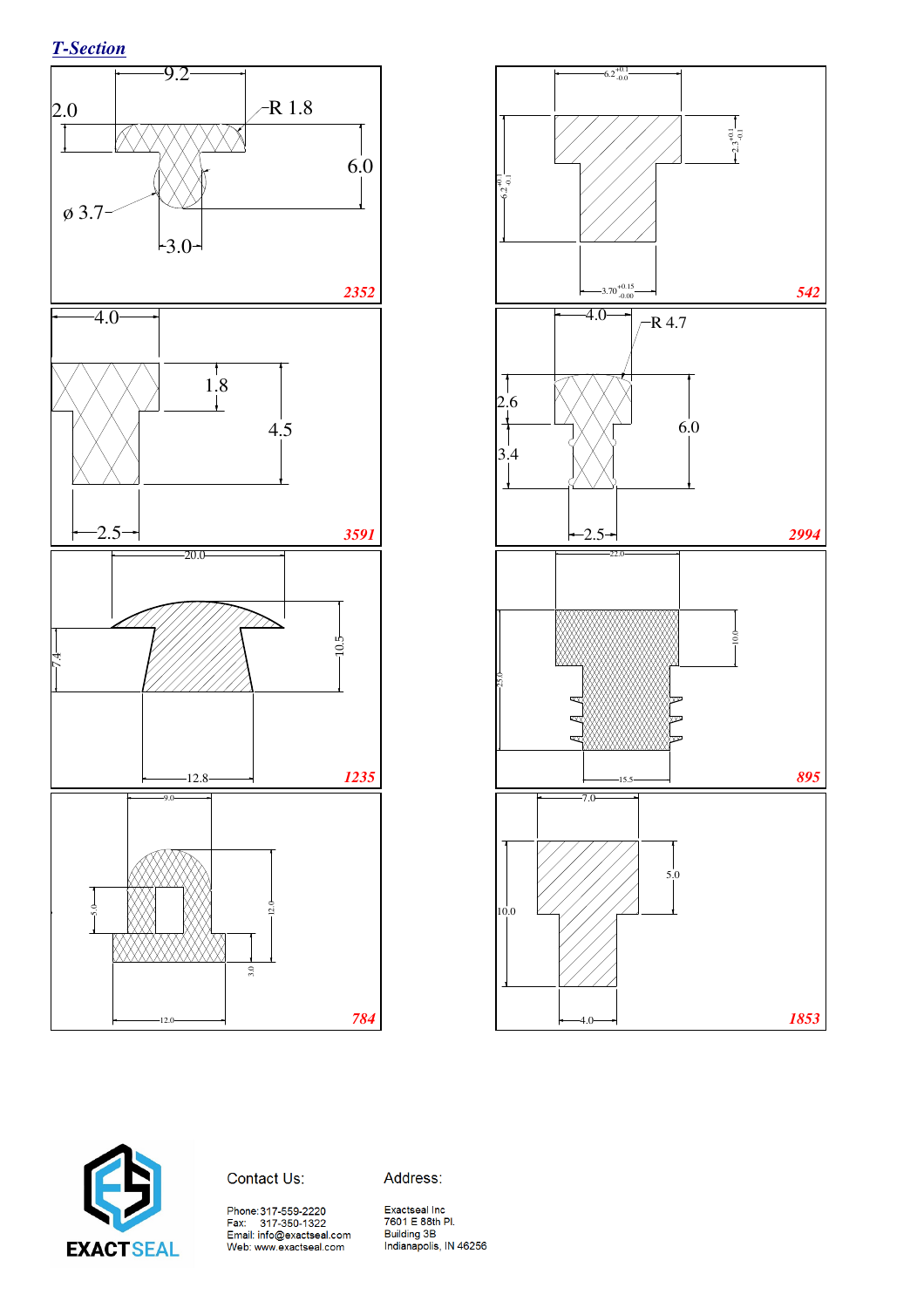





#### Contact Us:

Address:

Phone:317-559-2220<br>Fax: 317-350-1322<br>Email: info@exactseal.com<br>Web: www.exactseal.com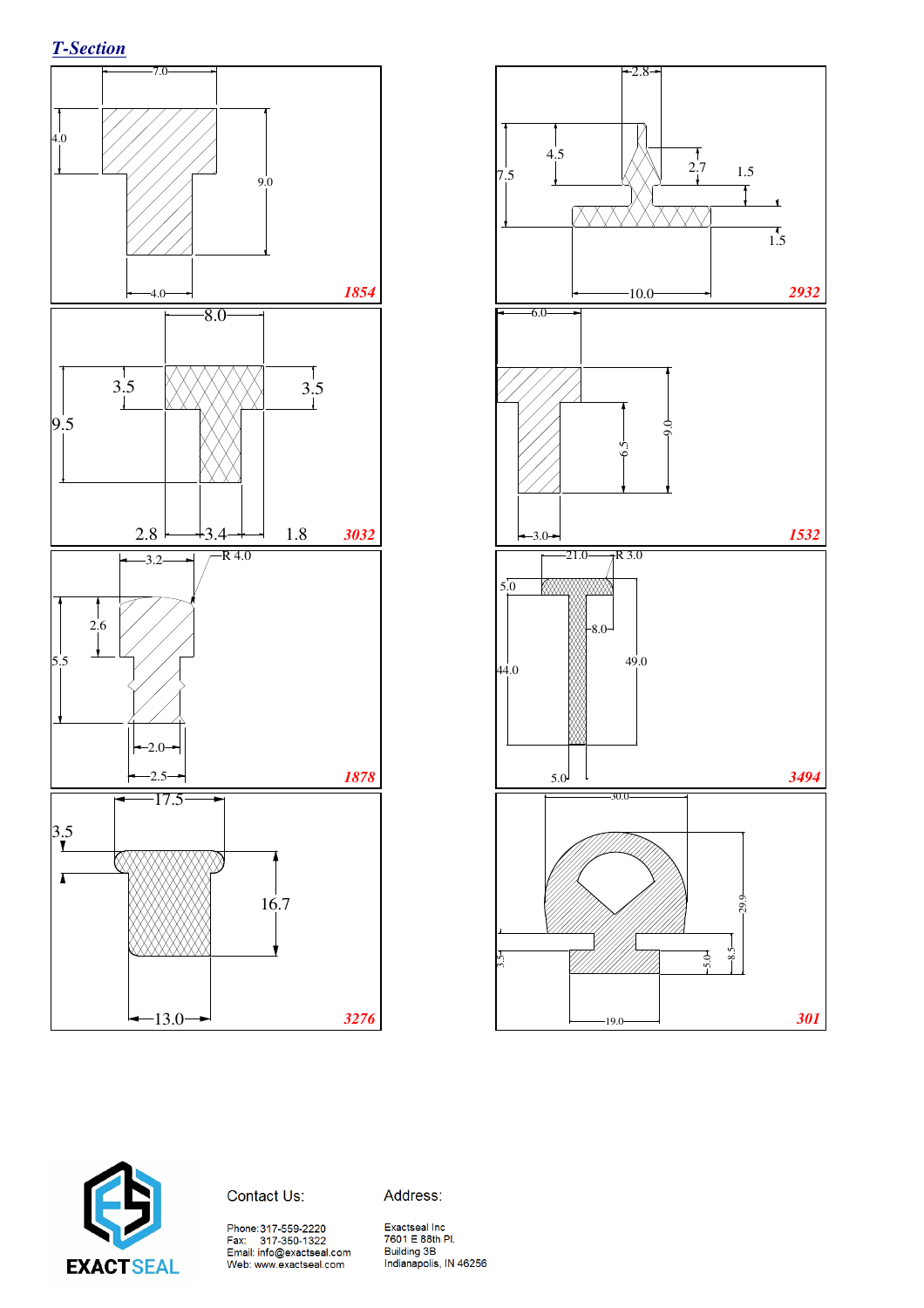*T-Section*







Address: